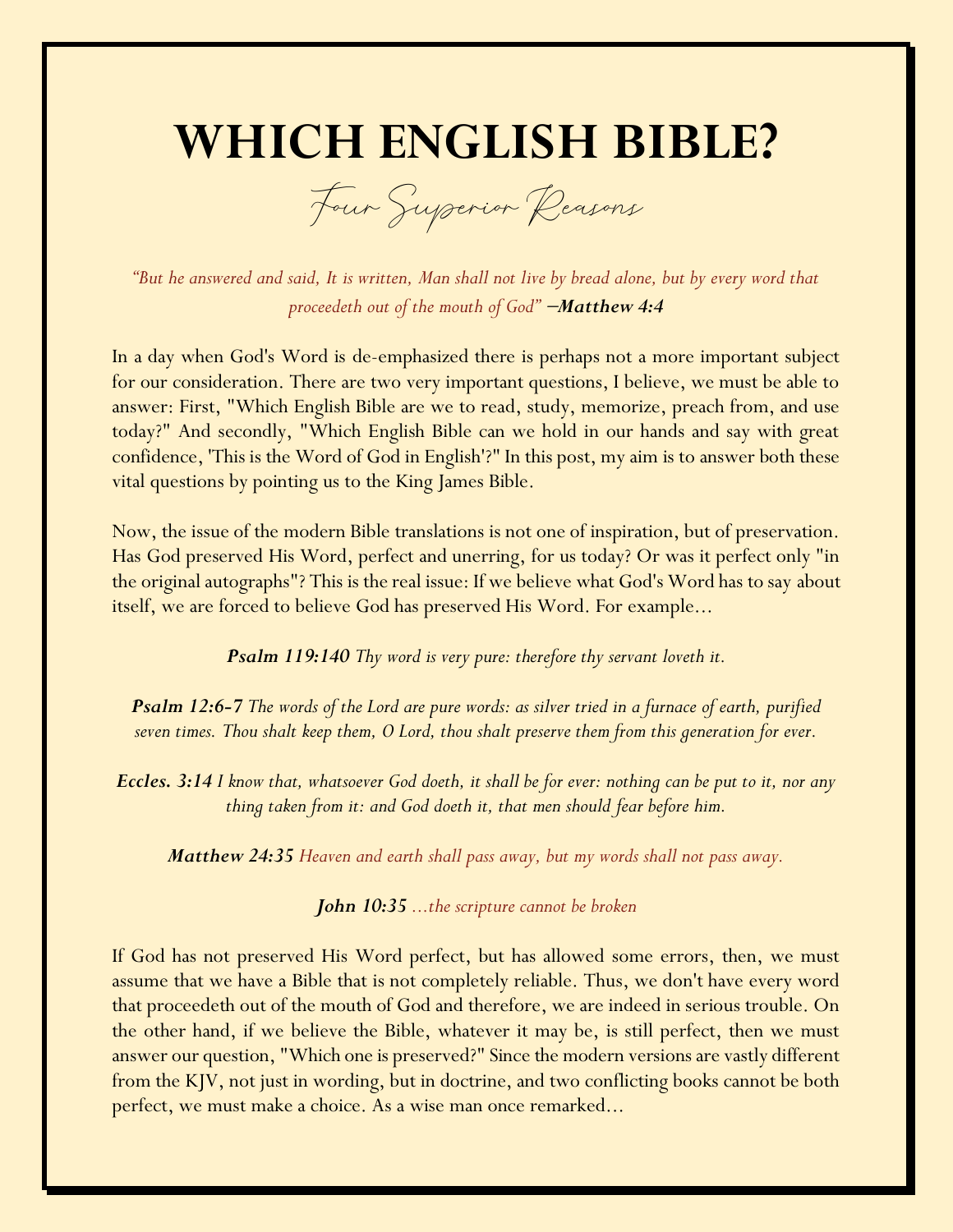*"A man who owns only one watch, knows what time it is, but a man who has two watches, is never quite sure."*

*1 Cor. 14:33 For God is not the author of confusion...*

It is never the will of God, in any given area of spiritual authority, to inspire or endorse many different voices.

*John 10:27 My sheep hear my voice (singular)...*

We believe the KJ Bible is divinely preserved, it is God's Word, kept intact for us in English.

*1 Peter 1:23-25 Being born again, not of corruptible seed, but of incorruptible, by the word of God, which liveth and abideth for ever. For all flesh is as grass, and all the glory of man as the flower of grass. The grass withereth, and the flower thereof falleth away: But the word of the Lord endureth for ever. And this is the word which by the gospel is preached unto you.*

In this tract, for your consideration, I will briefly give you four reasons why the King James Bible is superior to the modern translations.

### **THE KING JAMES BIBLE HAS SUPERIOR TEXTS**

The K.J. Bible is superior because its foundational texts are superior to those of the modern versions. The King James O.T. is translated from the traditional Masoretic Hebrew O.T.. The new versions use many different corrupted Hebrew texts. The Greek N.T., which is the basis of our KJV, is called the Majority Text, the Textus Receptus, or the Received Text. The Greek N.T. which most of the new versions utilize is the Nestle/Aland Greek N.T., a hybrid of the Westcott/Hort corrupted text. The discrepancies involve 5600 changes and approach nearly10,000 Greek Words between these two Greek N.T. alone. Now, how many words of God have to be left out of your Bible before it is no longer 100% God's Word? Now, few, if any of us are educated enough to make a decision based on textual criticism alone. Furthermore, we must realize that linguistics is not an exact science, it is very subjective, and open to bias interpretation. Thus, at the root, the Bible controversy is one of spiritual, rather than academic discernment.

*John 16:13 Howbeit when he, the Spirit of truth, is come, he will guide you into all truth...*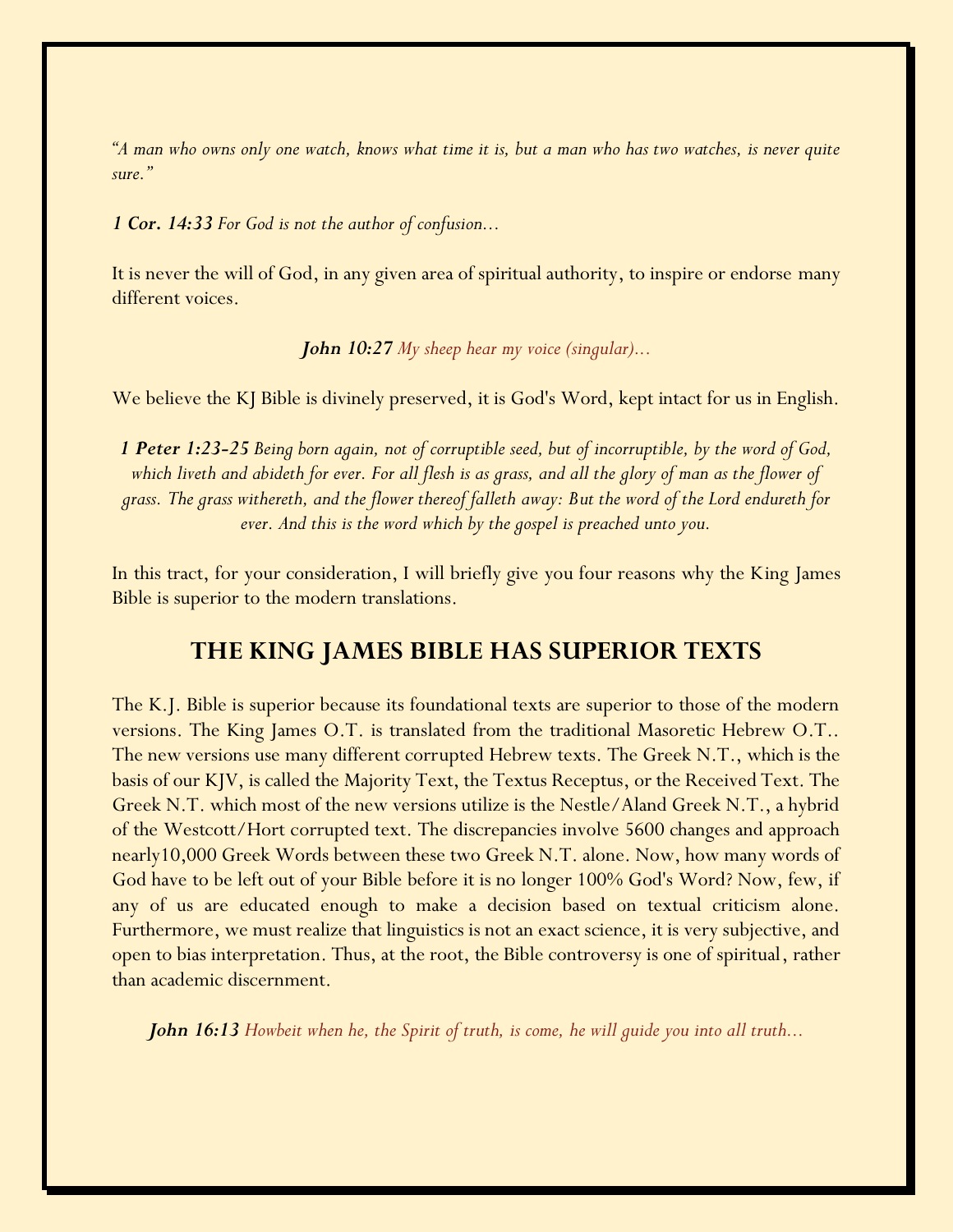## **THE KING JAMES BIBLE HAS SUPERIOR TRANSLATION**

The K.J. Bible is superior because its translators used superior translation techniques. The K.J. translators used the translation method of "verbal equivalence" which is the formal translation technique. Obviously, this means they attempted, as best as possible, to render a literal, word for word translation of the original texts. However, the modern versions, use a translation technique called "dynamic equivalence." Meaning, the translators of the modern versions, instead of a word for word translation, attempt to discern what the original writer meant. This, obviously, is dangerous indeed. The deletions and alterations are indeed incredible.

*"The contemporary translations as a group have one thing in common: they tend to agree against the KJV in omitting hundreds of words, phrases, and verses"* −*Dr. Gordon D. Fee (A professor at Wheaton College)*

Theological changes ranging from the deity of Christ to the denial of a literal, everlasting hell. Consider the following statement from Dr. Frank Logsdon who helped organize and publish the NASV...

*"I must under God renounce every attachment to the New American Standard. I'm afraid I'm in trouble with the Lord. We laid the groundwork; I wrote the format; I helped interview some of the translators; I sat with the translator; I wrote the preface...I'm in trouble; I can't refute these arguments; its wrong, it's terribly wrong; it's frighteningly wrong; and what am I going to do about it? I can no longer ignore these criticisms I am hearing and I can't refute them. When questions began to reach me at first I was quite offended. However, in attempting to answer, I began to sense that something was not right about the NASV. Upon investigation, I wrote my very dear friend, Mr. Lockman, explaining that I was forced to renounce all attachment to the NASV. The product is grievous to my heart and helps to complicate matters in these already troublous times. The deletions are absolutely frightening...there are so many. Are we so naive that we do not suspect Satanic deception in all of this? I don't want anything to do with it. The finest leaders that we have today, haven't gone into it (the new version's use of a corrupted Greek text), just as I hadn't gone into it; that's how easily one can be deceived. I'm going to talk to him (Dr. George Sweeting, then president of Moody Bible Institute) about these things. You can say the Authorized Version (KJV) is absolutely correct. How correct? 100% correct! If you must stand against everyone else, stand."*  <sup>−</sup>*Dr. Frank Logsdon*

Some assume that anything that passes through human agency must be corrupted. If we cannot believe God has divinely intervened to keep His promise to preserve His Word what can we believe?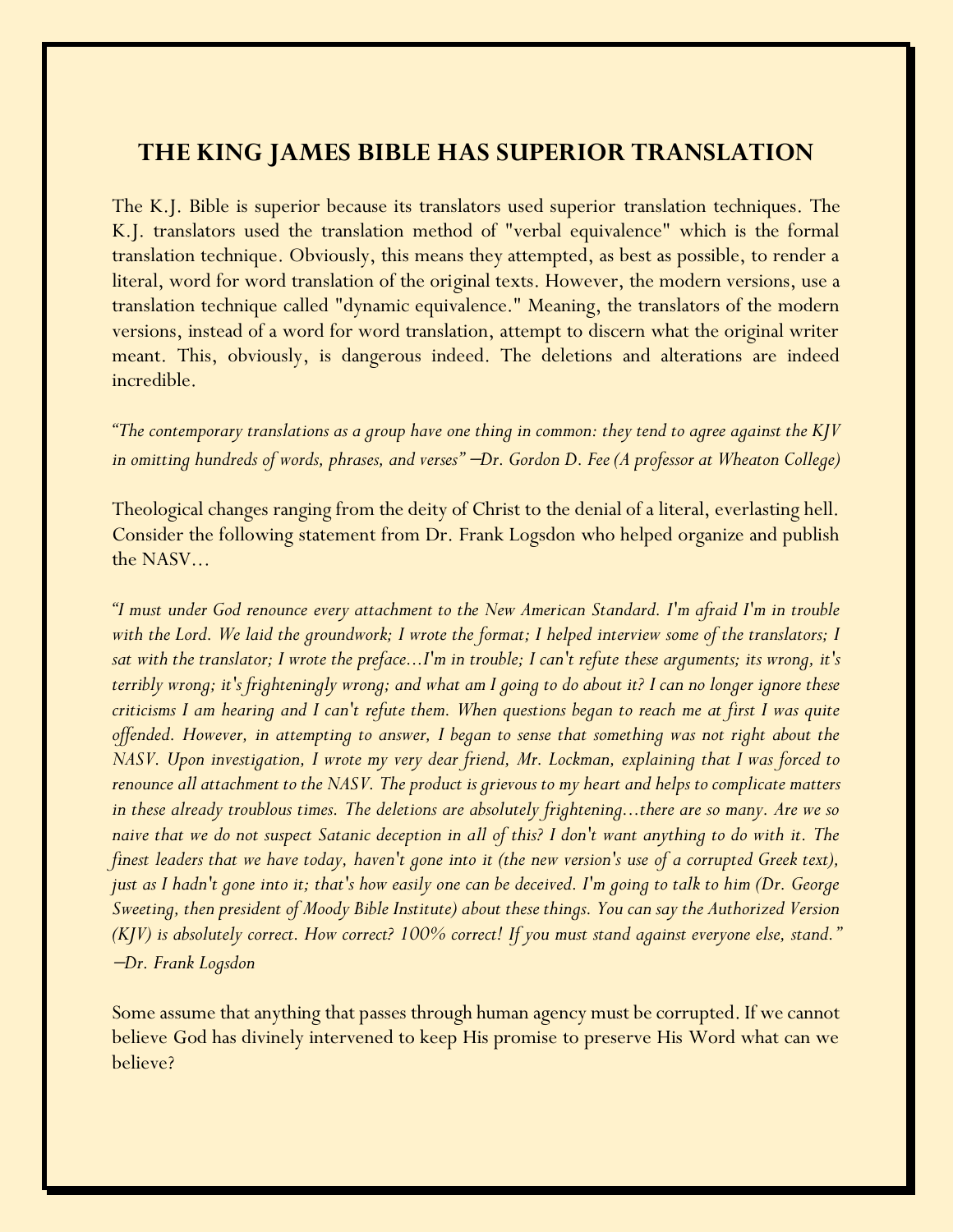*"And Pilate wrote a title, and put it on the cross. And the writing was, JESUS OF NAZARETH THE KING OF THE JEWS. This title then read many of the Jews: for the place where Jesus was crucified was nigh to the city: and it was written in Hebrew, and Greek, and Latin. Then said the chief priests of the Jews to Pilate, Write not, The King of the Jews; but that he said, I am King of the Jews. Pilate answered, What I have written I have written."* −*John 19:19-22*

Notice, in the above text, God providentially overrides the evil and wicked intentions of godless men as they attempted to change the written truth of God (that, incidentally, was written by a God-hater). This should be a great encouragement and comfort to all Christians, seeing we believe God has divinely preserved His Word.

It is heart-rending to see bumbling, unbelieving, professing Christians embrace the accusation that God's Word is fallible. Of course, their confidence is broken because they reason, "if fallible men had anything to do with the copying of the original manuscripts it must be questioned." Of course, they arrive at this conclusion by reading textual criticism written by "men." It is amazing that they ask us to question God's Word because God used men to record His Word, while they, without hesitation, and by faith, hold to the opinions of men. How do they know that their favorite article attacking God's Word is accurate? After all, in the process of publication, passing through untold numbers of fallible, human hands, perhaps it has become corrupted? Who really knows whether or not the original author is being misrepresented or not? How can they be sure that these documents, condemning God's Word, are reliable seeing they are written, copied, and published by fallible men?

A bit ironic isn't it?

To chide believers for clinging to God's Word by faith while such men base their arguments on the fallible writings of men presents a most glaring contradiction. It is hypocrisy of the highest order. I choose to believe God's Word and allow it to define my reality.

*Psalms 119:128 Therefore I esteem all thy precepts concerning all things to be right; and I hate every false way.*

### **THE KING JAMES BIBLE HAS SUPERIOR THEOLOGY**

The King James Bible is superior because it possesses superior theology. At a casual glance, the alterations between the KJV and the modern translations may seem insignificant. But further analysis reveals a striking attack against the doctrines of God. Shouldn't this alert us to demonic influence? From the beginning, the enemy has sought to cast a shadow of doubt on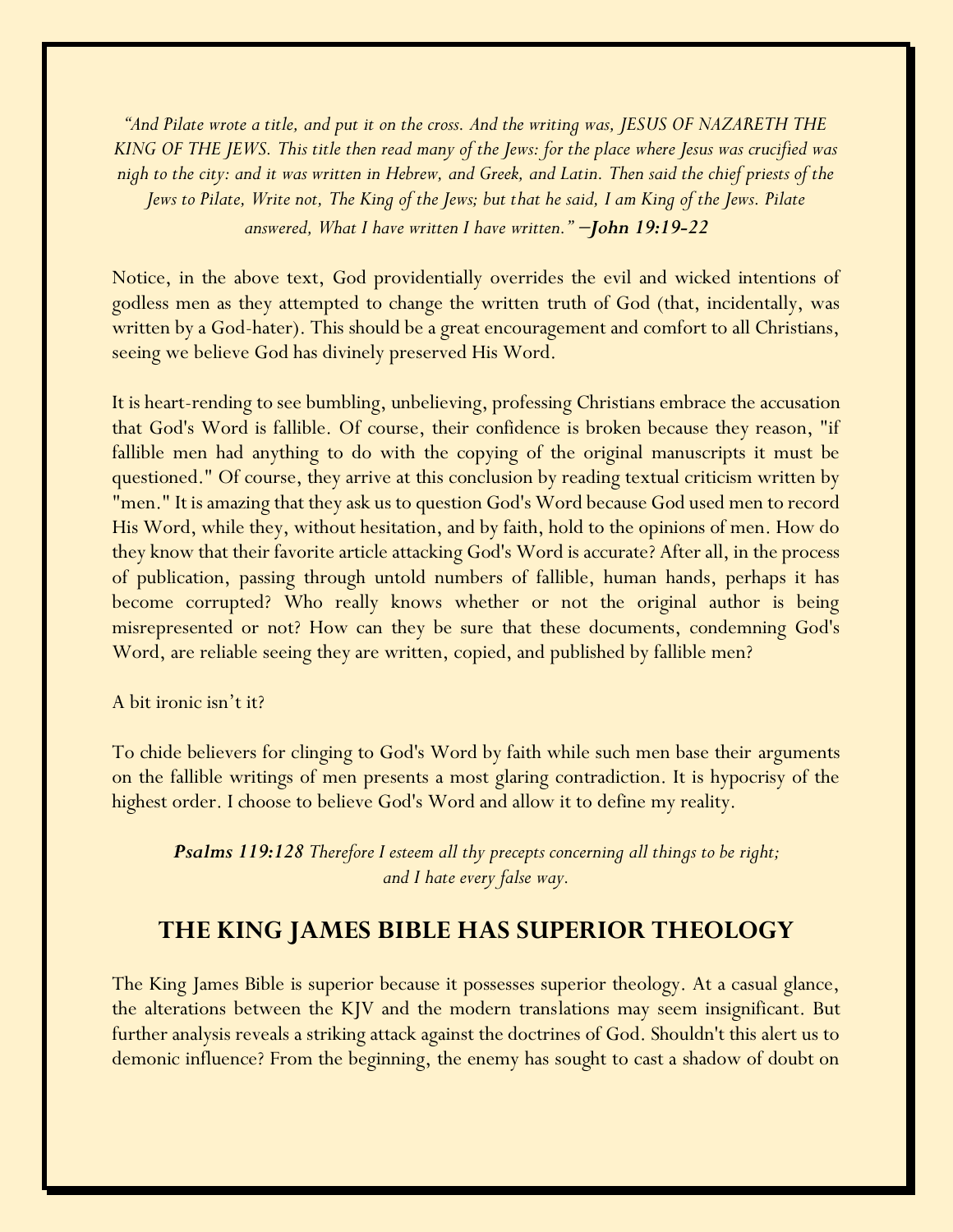God's Word. Incidentally, the very first mention of Satan in the Scripture reveals His disdain for God's Word.

*Genesis 3:1 ...and he said unto the woman, Yea, hath God said...*

We are indeed spiritual naive' if we fail to realize Satan's all out, but covert attack against the Bible.

*Mark 4:15 And these are they by the way side, where the word is sown; but when they have heard, Satan cometh immediately, and taketh away the word that was sown in their hearts.*

The enemy's ultimate aim is to have his own Bible, promoting his own theology: *think of the power of such deception?* The NIV, or the NASV, or the NKJV, as bad as they are, is not the ultimate end. If we have a corrupted Word, we will have a corrupted Spirit, another Jesus, another gospel, a different type of church. Consider for a moment this comparison of Romans 8:35 between the Message Bible and the KJV, first the KJV...

*Romans 8:35 Who shall separate us from the love of Christ? shall tribulation, or distress, or persecution, or famine, or nakedness, or peril, or sword?*

Now the Message Bible...

*Romans 8:35 Do you think anyone is going to be able to drive a wedge between us and Christ's love for us? There is no way! Not trouble, not hard times, not hatred, not hunger, not homelessness, not bullying threats, not backstabbing, not even the worst sins listed in Scripture...*

Do we see the danger? The demonic and false doctrine of "Once Saved Always Saved" could be confirmed by this false translation.

#### **THE KING JAMES BIBLE HAS SUPERIOR FRUIT**

The King James Bible has fruit worthy of the name of Jesus. One of the leading marks of the Reformation, was a move for the translation of the Scriptures in the language of the people. One of the good fruits the Reformation period produced was the KJV. Some have even called the KJV 'the crowning Gem of the Reformation period'. Now, if we believe the Reformation was truly God inspired, why would we deny the leading Bible version it spawned? Why would we cast aside the version Protestants, for the most part, exclusively embraced, used, and endorsed for over 300 years? Now, we must acknowledge the KJV was not in existence before the Reformation. However, I'm sure glad that because of the Reformation, the KJV exists now. I think it is safe to say that most Protestants link the KJV with the Reformation, but as